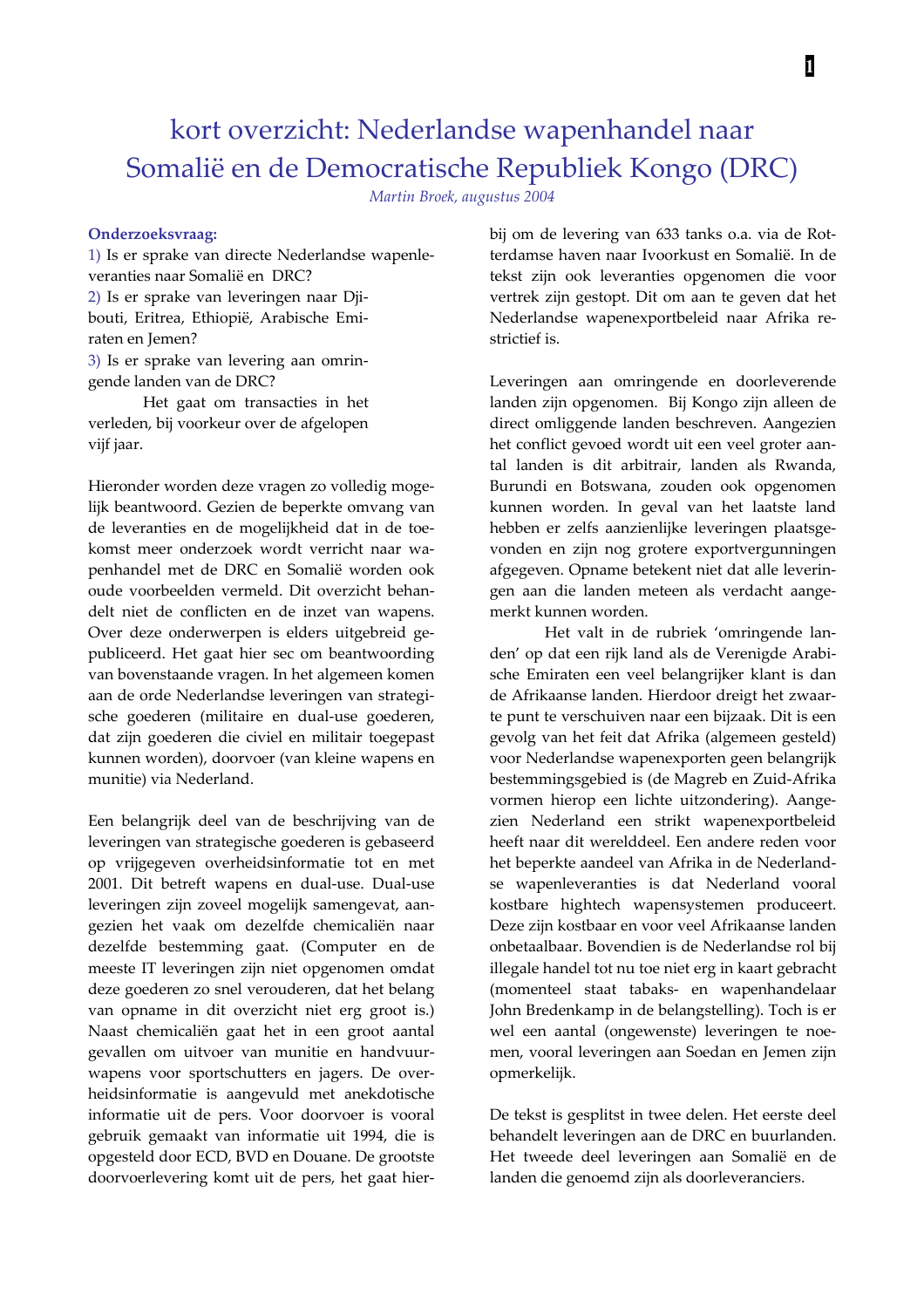# 1 Kongo

De Nederlandse wapenleveranties naar de Democratische Republiek Kongo zijn gering. Er zijn slechts enkele voorbeelden te noemen. Rapporten van de Nederlandse regering noemen alleen een klein aantal exporten van goederen voor tweeërlei gebruik (dual-use). (zie tabel 1) Bekende leveringen zijn oud.

## 1.a. Legervoertuigen

In 1997 werd op de kade van de haven in Vlissingen een groot aantal leger voertuigen tegen gehouden. Handelaar Baay regelt op verzoek van het regime 150 legervoertuigen, die op papier zomaar het land uit mogen, want: niet-strategisch. De levering werd uiteindelijk verboden omdat de wagens bestemd waren voor een 'spanningsgebied'. Buitenlandse Zaken vreesde dat het materieel in de strijd tussen Mobutu en Kabila zou worden ingezet.

Al eerder, begin november 1996, houdt de Belgische douane jeeps afkomstig van het Nederlandse leger in Oostende tegen. Ze zijn bedoeld voor export naar Zaïre. Zonder een export licentie (die overigens niet noodzakelijk was destijds). In België werd de export geweigerd en de voertuigen werden teruggestuurd naar Nederland.<sup>1</sup>

Terwijl de voertuigen al klaar staan voor vertrek op de Vlissingse kade, koopt Domeinen op instigatie van Buitenlandse Zaken - in allerijl de vrachtwagens en Land Rovers terug. Baay mòet wel akkoord gaan, maar eist via de rechter ongeveer een miljoen euro schadevergoeding wegens de gemiste winst op de Zaïrese order en stopgezette betalingen van eerdere leveranties. Zijn advocaat verwijt de Staat "met twee maten" te meten als vrachtwagens wel zomaar naar Angola en Bosnië mogen.<sup>2</sup> Met een schikking komen beide partijen er uiteindelijk uit.

De kwestie zou zelfs leiden tot een verbetering van het Nederlandse wapenexportbeleid. Vanaf dan zouden ook voertuigexporten nadrukkelijker in de gaten worden gehouden. "Verkoop overtollig legermaterieel strenger geregeld", kopte de Volkskrant begin september 1997 pront. Naar aanleiding van de affaire-Baay gaat de overheid strenger toezien op de verkoop van "courante vierwielaangedreven trucks en terreinwagens", waarvan zij nu ook vindt dat die, "zo zij in aanmerkelijke aantallen worden ingezet, alsnog van militair-strategische waarde kunnen zijn".<sup>3</sup> Verkoop van deze voertuigen wordt zodanig gereguleerd dat "het risico van oneigenlijk gebruik wordt geminimaliseerd". Wat "courant" en "oneigenlijk" is, blijft totaal onduidelijk. Dat blijkt ook als begin 2000 dumphandelaar Commerce Nieuwediep in opspraak komt. (zie onder Eritrea) Het al dan niet van militair-strategische waarde zijn wordt gebruikt als gelegenheidargument. Blokkeert Nederland een leverantie dan doet ze dat omdat die waarde groot is; ziet men geen problemen dan is die weer nihil.

#### 1.b. Uniformen

Een ander voorbeeld is de uitvoer van tweedehandse legerspullen die niet onder de lijst strategische goederen vallen. In het tijdschrift Internationale Samenwerking werd er in 1998 op gewezen dat soldaten van het toenmalige Zaïre in uniformen met Nederlandse vlaggetjes door de straten paradeerden en 's nachts in een Nederlandse legerslaapzak sliepen.<sup>4</sup>

#### 1.c. Bredenkamp

Samen met de een Zimbabwaanse zakenman zou de in Engeland woonachtige Bredenkamp (in bezit van een Nederlands en Zimbabwaans paspoort) in ruil voor mijnconcessies de uitrusting van Kongolese en aan de zijde van Kongo vechtende Zimbabwaanse troepen hebben verzorgd. Vanuit Bulgarije zou hij Hind helikopters en gevechtsvliegtuigen naar Kongo hebben laten verschepen.<sup>5</sup> Ook zou hij geprobeerd hebben goederen van British Aerospace Systems hebben proberen te verkopen aan Zimbabwe dat de Kongolese troepen uitrustte. Bredenkamp ontkent, maar in 2002 werden wel reserve onderdelen voor Hawk-gevechtsvliegtuigen geleverd.<sup>6</sup> Het gaat hier weliswaar niet om Nederlandse wapenleveranties, maar wel om het organiseren van de bewapening van verschillende Afrikaanse landen en zelfverrijking ten koste van de landen waar Bredenkamp werkt. Internationaal wordt gewerkt aan het aan banden leggen van activiteiten van dergelijke makelaars in wapens. Over de kwestie Bredenkamp is dan ook al veel gepubliceerd.

#### 1.d. Martinair en Coltan?

Een ander onderwerp dat volop in de belangstelling staat is de financiering van oorlogen in Afrika door handel in natuurlijke grondstoffen. In het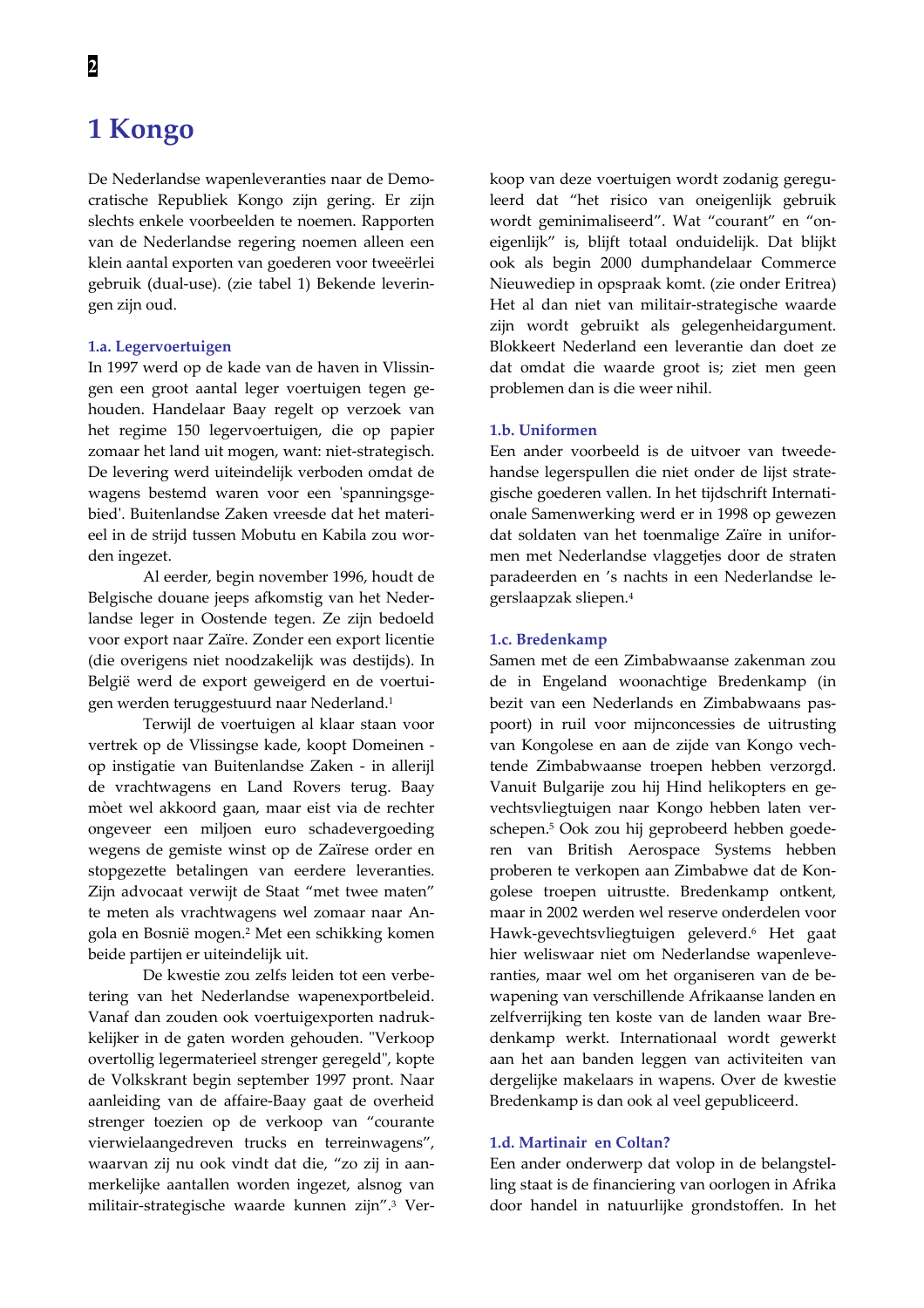'Report of the UN Panel of Experts on the Illegal Exploitation of Natural Resources in the DR Congo' van 13 November 2001 wordt gestelt dat Martinair coltan uit Kongo vervoert naar Amsterdam. Coltan is een grondstof die wordt gebruikt in producten als mobiele telefoons en de vraag ernaar is groot. In Kongo zijn coltan exporten een manier om geld te verdienen voor de oorlog.7 In een rapport voor Nederlandse NGO's door de Belgische organisatie IPIS wordt de kwestie uitgebreid beschreven. Tenslotte komen de auteurs tot de conclusie dat Martinair niet opzettelijk betrokken is bij de transporten van coltan, maar mogelijk is gebruikt om Coltan te smokkelen. Op grond van deze conclusie komt Martinair echter wel met een aantal toezeggingen op grond waarvan eventuele transporten opgespoord kunnen worden, zoals het informeren van handelspartners van Marinair in de regio, het bedrijf startte een gesprek met de VN in de regio en de VN mocht de vracht brieven inkijken.

Kort daarna, op 30 augustus 2002, dient bij de politierechter van Haarlem een kort geding tegen Martinair. Het betreft twee zaken. De douane op Schiphol vindt in 1999 raketonderdelen voor de marine van Ecuador en in 2001 wurgstokjes voor Taiwan in vliegtuigen van deze maatschappij. De vrachtbrieven zijn in beide gevallen niet in orde. De wurgstokjes worden vervoerd als 'sportartikelen' en de raketonderdelen als 'computeronderdelen.' Martinair betoogt voor de rechter dat de omschrijving van de lading niet tot twijfel aan de inhoud kan leiden en krijgt daarin gelijk.<sup>8</sup> Van een luchtvaartonderneming kan moeilijk verwacht worden dat ze de hele lading nauwgezet gaat controleren, maar hiermee zijn de overheid de juridische mogelijkheden om slecht vermelde wapentransporten aan te pakken, door de wet uit handen geslagen. In het licht van de politiek rond de controle op Coltan exporten is dit een verontrustende uitspraak.

In het IPIS rapport komt nog een Nederlandse bedrijf naar voren dat Coltan vracht afhandelt: Steinweg. Een bedrijf dat later in Nedermeer bekendheid kreeg, land omdat het Amerikaanse militaire goederen oversloeg voor transport naar Irak.<sup>9</sup>

| Tabel 1: | Dem. Rep. Kongo 2000 - 2001              |           |
|----------|------------------------------------------|-----------|
| Jaar     | Omschrijving                             | Bedrag    |
|          | (aantal leveringen)                      | In euro's |
| 1999     | Amoniumbifluoride <sup>1</sup>           | 108.243   |
| 2000     | Ammoniumbifluoride- - - <sup>1</sup> (3) | 348.000   |

#### 1.e. Doorvoer naar omringende landen

Hieronder volgt een overzicht van wapenleveranties en vergunningen daarvoor aan de omringende landen – inclusief de doorvoer in 1994<sup>10</sup> - van de DRC aangezien er een theoretische mogelijkheid van doorlevering is. Het gaat om de landen Kongo (Brazzaville), Angola, Zambia, Tanzania, Zimbabwe, Oeganda, Soedan, Centraal Afrikaanse Republiek. Deze leveringen en vergunningen worden land voor land behandeld.

#### 1.e.1 Angola

Angola kreeg begin 2002 toestemming voor de import van "militaire hulp- en productieapparatuur" ter waarde van € 400.000. In het AO wapenexptbeleid kwam de levering kort aan de orde, maar de opmerkingen zijn niet opgenomen in het verslag. Binnen het wapenexportbeleid zijn leveringen aan Angola omstreden. De regering vond een levering van militaire transportvaartuigen aan Angola in 2002 wél botsen met de "interne situatie van het land van eindbestemming ten gevolge van spanningen of gewapende conflicten." Bovendien gold tot 9 december 2002 een VNwapenembargo.

#### 1.e.1.a Vierwielaangedreven vrachtwagens

Het gaat om militaire vrachtwagens in 2003. Ze zijn geleverd voor civiele taken. Het gaat om de verkoop van 71 respectievelijk 38 DAF vrachtwagens van het type YA-4440 aan de Engelse firma L. Jackson & Co. De voertuigen zullen door de firma Jackson worden doorgeleverd aan het ministerie van Transport van Angola.<sup>11</sup>

#### 1.e.1.b Geweigerde leveringen

Militair transportvoertuig in 2000 op grond van criteria 3, 4 en 6.<sup>II</sup>

Militair transport vaartuig in 2002 op grond van criteria, 3 en 6<sup>II</sup> en de deelname van Angola aan het VN-register was in overweging genomen.<sup>III</sup>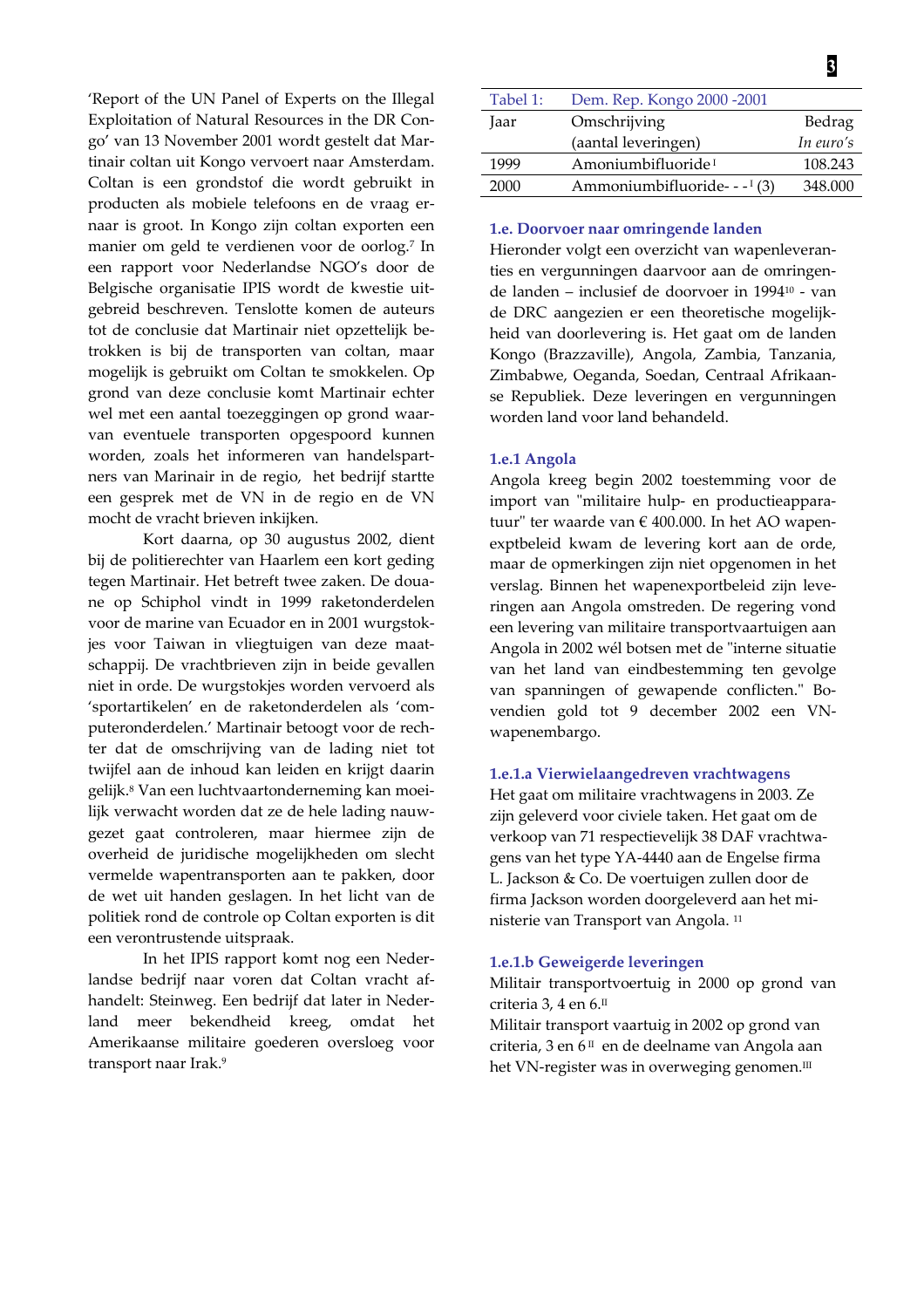| Angola 1992-2002           |           |
|----------------------------|-----------|
| Omschrijving               | Bedrag    |
|                            | In euro's |
| Dubbelloops geweer, Kal.   | 1.815     |
| $12^{\rm IV}$              |           |
| Militaire hulp- en produc- | 400.000   |
| tieapparatuur              |           |
|                            |           |

#### $1.e.2$ **Centraal Afrikaanse Republiek**

#### 1.e.3 **Kongo Brazzaville**

# 1.e.4 Oeganda

| Tabel 1.3 | Oeganda 1992-2001      |           |
|-----------|------------------------|-----------|
| Jaar      | Omschrijving           | Bedrag    |
|           |                        | In euro's |
| 1997      | Natriumsulfide, 60-62% | 114.132   |
|           | Na25 <sup>I</sup>      |           |

# 1.e.4.b Geweigerde vergunningen

Beeldversterkerbuizen in 1998 op grond van criterium 4.<sup>II</sup>

# 1.e.5 Soedan

### 1.e.5.a. Landingschepen van Damen

Terwijl veel scheepsbouwers in de jaren tachtig en negentig het loodje leggen maakt de werf van Kommer Damen een opmerkelijke groei door. Het blad Quote schat de scheepsmagnaat in als nummer 171 op de lijst van rijkste Nederlanders, met een vermogen van 95 miljoen euro.<sup>12</sup> Na de val van de muur koopt hij in Roemenië en de Oekraïne voor een prikje bijna failliete werven. De bouwer van kleinere scheepstypen, zoals sleepboten en patrouillevaartuigen, slaagt er in 2000 in om fregattenbouwer De Schelde over te nemen van de Staat. Damen denkt daarmee niet onterecht zijn voordeel te doen op de militaire exportmarkt. Veel gemakkelijker nog is wat dat betreft de export van Damen's oorspronkelijke specialiteit. Voor vrijwel alle kleinere schepen is een exportvergunning overbodig. Militaire afnemers of niet het zijn volgens de exportnormen geen strategische goederen. Zo vinden (para)militaire orders uit conflictgebieden of van minder frisse regimes tamelijk geruisloos plaats. In de jaren tachtig is er weliswaar ophef over de verkoop van twee landingsschepen aan de marine van Iran, maar Damen weet zich met succes te beroepen op het nietmilitaire ontwerp van de schepen. Tientallen orders die volgen worden eigenlijk nooit opgemerkt. Dat Damen geen vergunningen nodig heeft en daarom niet als wapenhandelaar wordt gezien, speelt daarbij zeker een rol. Onder de gebruikers van Damen's patrouilleschepen bevinden zich de marines van India, Nigeria en Qatar en de marine politie van China (Hongkong) en Maleisië.

In een interview in 1999 toont Damen zich duidelijk ongemakkelijk, als blijkt dat de journalist - nota bene via de homepage van de werf een order voor de rivierpolitie van Soedan heeft opgemerkt.<sup>13</sup> Het streng islamitisch geregeerde land kan internationaal maar op weinig sympathie rekenen vanwege de enorme repressie en de smerige oorlog met verzetsgroepen in het zuiden van het land. Om die reden hanteert de Europese Unie een wapenembargo. De verkoop betreft vier snelle landingsboten die - aldus de verkoopbrochure van Damen - speciaal zijn ontworpen voor het vervoer van twaalf infanteristen plus twee bemanningsleden. Daarmee zijn ze ideaal voor militaire rivieroperaties. De regering zou ze bijvoorbeeld kunnen gebruiken op de Witte Nijl, die door gebied stroomt waar al zo'n twintig jaar een burgeroorlog woedt. Geconfronteerd met de order noemt Damen de aanvalsboten opeens "bootjes van niks, een soort forse roeiboten". Niettemin betreurt hij de order, waarvan hij niets geweten zegt te hebben. Damen speelt mooi weer. In hetzelfde interview met FEM/DeWeek erkent hij zijn schepen om juridische en politieke redenen onbewapend te leveren. "Wij leveren nooit bewapening mee. Wel radar van Hollandse Signaal. En we zorgen voor de fundering, de bepantsering en alles. Zelfs de bouten voor de montage van een mitrailleur doen we erbij. Dan is het verder hartstikke simpel. Je schroeft zo'n ding er zo op."

In 2002 - voor het eerst in al die jaren vraagt Damen wèl een exportvergunning aan voor zes snelle patrouilleschepen die de marine van Saoedi-Arabië heeft besteld. De order levert Damen 21 miljoen euro op. Met de vergunning is hij mogelijk net op tijd geweest. Want waar Paars 2 geen moeite heeft met de leverantie, laat minister De Hoop Scheffer van Buitenlandse Zaken weten dat hijzelf "in de huidige situatie op dit punt misschien een andere afweging had gemaakt."<sup>14</sup>

# 1.e.5.b grondstoffen chemische wapens via Schiphol gestopt

In april 1998 stopt de Nederlandse overheid een zending chemicaliën naar Soedan. Het gaat om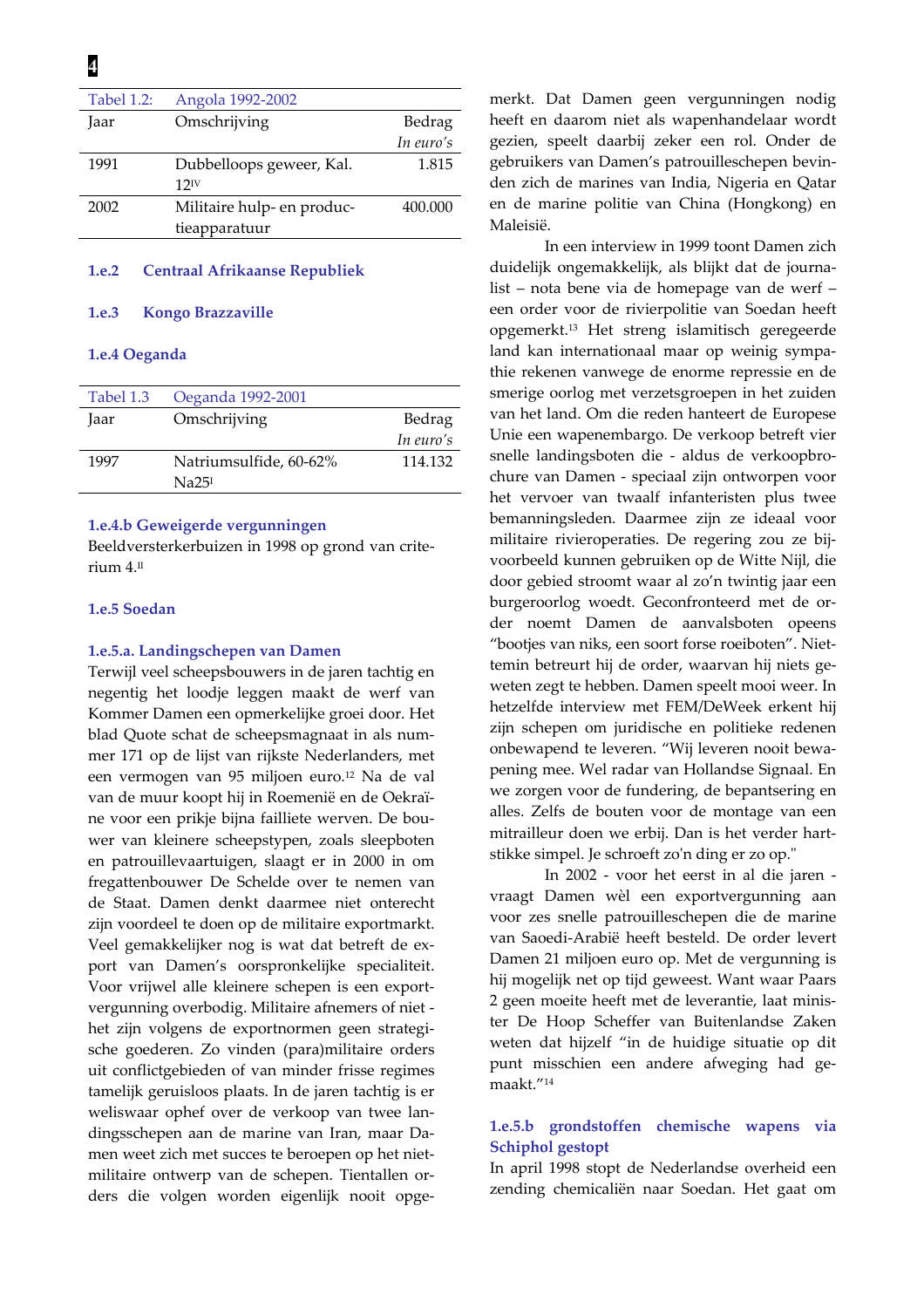fosfor verbindingen die gebruikt kunnen worden voor kunstmest, maar ook voor Chemische wapens. Enige maanden later (augustus 1998) bombardeerde de VS een fabriek in Khartoem op grond van aanwijzingen dat Soedan een chemische wapens programma heeft. Veel deskundigen betwijfelen de aanwijzingen echter. De chemische industrie vraagt in twijfel gevallen meestal het advies van de BVD.<sup>15</sup>

| <b>Tabel 1.4:</b> | Soedan 1992-2002                |           |
|-------------------|---------------------------------|-----------|
| Jaar              | Omschrijving                    | Bedrag    |
|                   |                                 | In euro's |
| 1991              | Pistool met getrokken-          | 425       |
|                   | loop, merk CZ, kal. 6.35        |           |
|                   | IV                              |           |
| 1997-2000         | Natriumsulfide <sup>1</sup> Het | 914.971   |
|                   | gaat om 12 vergunnin-           |           |
|                   | gen: 1 in 1997, 1 in 1998,      |           |
|                   | 1 in 1999, 5 in 2000 en 4       |           |
|                   | in 2001)                        |           |

#### 1.e.5.c Geweigerde vergunningen

Levering natriumsulfide in 1998. Grond onbekend.

# 1.e.5d Vrachtwagens voor Food For Peace Programme

De minister voor Ontwikkelingssamenwerking, Agnes van Ardenne, heeft 120 vrachtwagens ter beschikking gesteld aan het World Food Programme (WFP). Deze vrachtwagens zullen in de West-Sudanese regio Darfur worden ingezet. Het WFP had via een internationale oproep om de trucks gevraagd. Ze zijn aan het WFP geschonken om voedsel en andere noodhulp te verspreiden. De totale waarde van de trucks, inclusief reserveonderdelen en onderhoud, is 4 miljoen Euro. Deze bijdrage maakt deel uit van het Nederlandse pakket aan noodhulp voor Sudan, dat in totaal 27,5 miljoen euro omvat.<sup>16</sup>

# 1.e.6 Tanzania

In 1994 werden door de KLM 21 meldingen gemaakt van doorvoerleveringen aan Tanzania. In 14 gevallen betrof het wapens en in zeven gevallen munitie. Volgens de ECD betrok Tanzania zijn wapens destijds vooral uit Engeland, VS, België, Oostenrijk en Tsjechië. Het ging om "een kleine 100 pistolen en geweren ontvangen; ook hier is geen sprake van omvangrijke of ongebruikelijke leveringen," aldus het Transito rapport van de ECD.

| 5            |
|--------------|
|              |
| <b>Bedra</b> |

| <b>Tabel 1.5:</b> | Tanzania 1992-2002             |           |
|-------------------|--------------------------------|-----------|
| Jaar              | Omschrijving                   | Bedrag    |
|                   | (aantal leveringen)            | In euro's |
| 1991              | Pistool met getrokkenloop,     | 134       |
|                   | kal. 6,35 IV                   |           |
| 1991              | Dubbelloops hagelgeweer,       | 474       |
|                   | kaliber 12 $(2)$ <sup>IV</sup> |           |
| 1992              | Revolver <sup>IV</sup>         | 408       |
| 1992              | Pistool met een kaliber van    | 454       |
|                   | 9 mm. <sup>IV</sup>            |           |
| 1993              | Pistool kal. 7.65 mm FN (2)    | 336       |
| 1993              | Revolver kal. .22LR en pa-     | 216       |
|                   | tronen kal. .22 <sup>IV</sup>  |           |
| 1994              | Kogelgeweer <sup>IV</sup>      | 216       |
| 1994              | Pistool $(2)$ <sup>IV</sup>    | 531       |
| 1994              | Pistoolpatronen, kal. 9mm.     | 23        |
|                   | IV                             |           |
| 1996              | 3 Pistolen kal. 7.65 mm. IV    | 556       |
| 1996              | Pistool kal. 9mm, type         | 295       |
|                   | Beretta. <sup>IV</sup>         |           |
| 1996              | Pistool kal. 9mm en kogel-     | 583       |
|                   | geweer kal. .22 LR. IV         |           |
| 1996              | 100 patronen kal. 9mm          | 23        |
|                   | voor pistolen en 100 22 LR     |           |
|                   | kogelpatronen. <sup>IV</sup>   |           |
| 1996              | 9mm pistoolpatronen. IV        | 522       |
| 1997              | Revolver, kal.357/.38. IV      | 272       |
| 1999              | Revolver, Smith & Wesson,      | 363       |
|                   | kal. .38 $(2)$ . <sup>IV</sup> |           |
| 2000              | Revolver, Ruger SP101          | 35        |
|                   | kaliber .357 Magnum. IV        |           |

### 1.f. Zambia

In 1994 werden door de KLM 3 meldingen gemaakt van doorvoerleveringen aan Zambia. In alle drie de gevallen betrof het wapens.

| <b>Tabel 1.6:</b> | Zambia 1992-2002                                   |           |
|-------------------|----------------------------------------------------|-----------|
| Jaar              | Omschrijving                                       | Bedrag    |
|                   |                                                    | In euro's |
| 1999              | 3 Radiosets en 10 voer-                            | 161.092   |
|                   | tuigsets met toebehoren                            |           |
| 1994              | Pistool kal. 9 mm - - kogel-                       | 1.044     |
|                   | geweer kal. $7 \times 64$ - $\text{-}^{\text{IV}}$ |           |
| 1994              | kogelgeweer. kal. 30-06 <sup>IV</sup>              | 431       |
| 1995              | Kogelgeweer kal. .30-06 <sup>IV</sup>              | 340       |
| 2003              | Overige militaire voertuigen.                      | 260.000   |

#### 1.g. Zimbabwe

In 1994 werden door de KLM 6 meldingen gemaakt van doorvoerleveringen aan Zimbabwe. In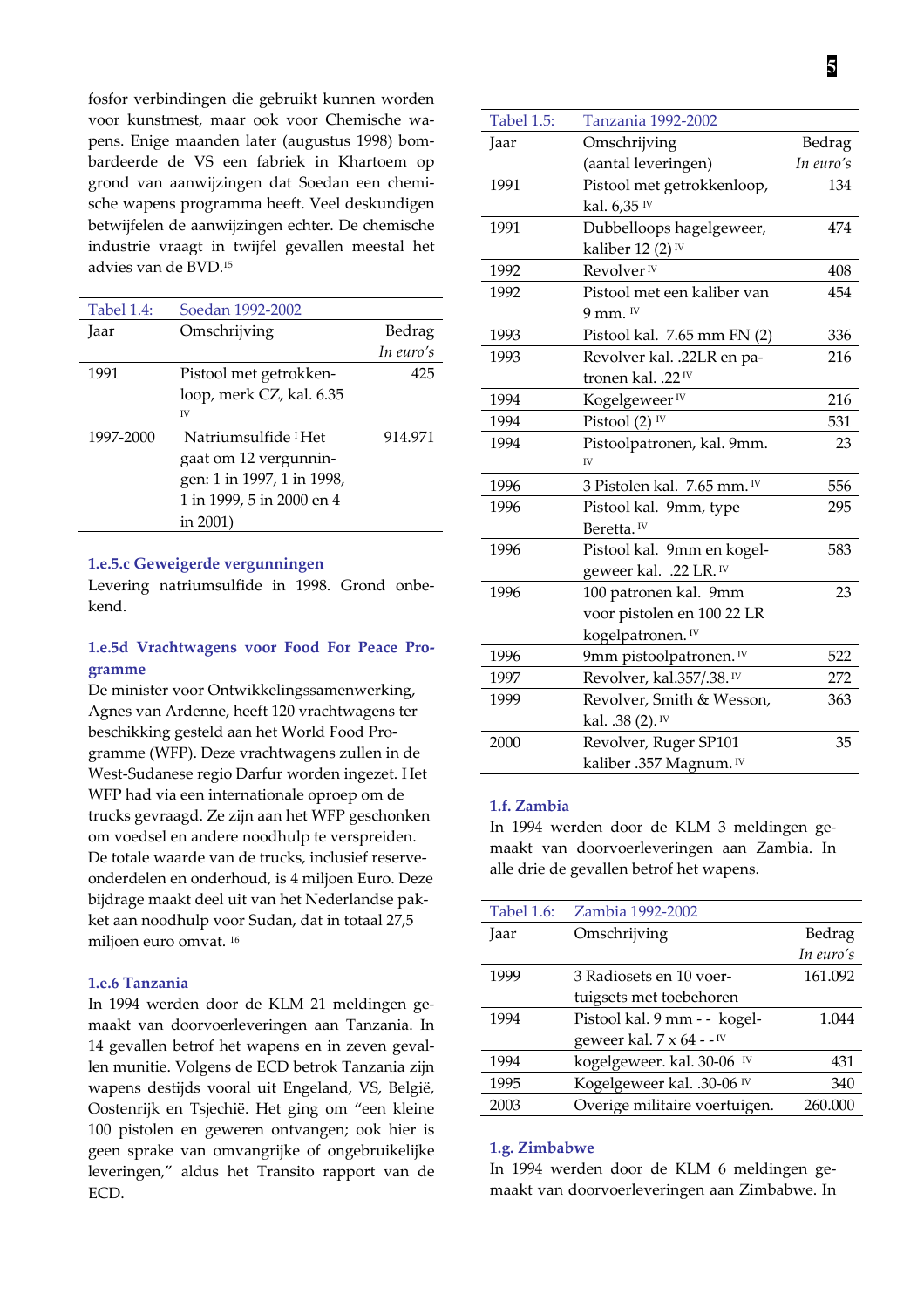# $\overline{6}$

vijf gevallen betrof het wapens en in een munitie. Eveneens werd melding gemaakt van twee leveringen van wapens vanuit Zimbabwe via Schiphol naar een ander land.

| Omschrijving<br>Bedrag<br>Jaar<br>(aantal leveringen)<br>In $eu$ -<br>ro's<br>340<br>1991<br>Enkelloops jachtgeweer met<br>gladde loop, kal 12. <sup>IV</sup><br>Triëthanolamine. <sup>1</sup><br>1991<br>4.753<br>1992<br>40 st. Patronen kal. 375 en 40<br>73<br>st. Patronen kal. 30-06. <sup>IV</sup><br>Triëthanolamine. <sup>1</sup><br>1992<br>3.999<br>1994<br>Triëthanolamine. <sup>1</sup><br>7.156<br>?<br>1995<br>Pistool kal. 9 mm, type Be-<br>retta. $W$<br>?<br>2e Generatie beeldverster-<br>1995<br>kerbuizen. (3)<br>Triëthanolamine <sup>1</sup><br>16.356<br>1995<br>3.630<br>1996<br>Dubbelloops kogelgeweer<br>kal. 458 en enkelloops ko- |
|------------------------------------------------------------------------------------------------------------------------------------------------------------------------------------------------------------------------------------------------------------------------------------------------------------------------------------------------------------------------------------------------------------------------------------------------------------------------------------------------------------------------------------------------------------------------------------------------------------------------------------------------------------------|
|                                                                                                                                                                                                                                                                                                                                                                                                                                                                                                                                                                                                                                                                  |
|                                                                                                                                                                                                                                                                                                                                                                                                                                                                                                                                                                                                                                                                  |
|                                                                                                                                                                                                                                                                                                                                                                                                                                                                                                                                                                                                                                                                  |
|                                                                                                                                                                                                                                                                                                                                                                                                                                                                                                                                                                                                                                                                  |
|                                                                                                                                                                                                                                                                                                                                                                                                                                                                                                                                                                                                                                                                  |
|                                                                                                                                                                                                                                                                                                                                                                                                                                                                                                                                                                                                                                                                  |
|                                                                                                                                                                                                                                                                                                                                                                                                                                                                                                                                                                                                                                                                  |
|                                                                                                                                                                                                                                                                                                                                                                                                                                                                                                                                                                                                                                                                  |
|                                                                                                                                                                                                                                                                                                                                                                                                                                                                                                                                                                                                                                                                  |
|                                                                                                                                                                                                                                                                                                                                                                                                                                                                                                                                                                                                                                                                  |
|                                                                                                                                                                                                                                                                                                                                                                                                                                                                                                                                                                                                                                                                  |
|                                                                                                                                                                                                                                                                                                                                                                                                                                                                                                                                                                                                                                                                  |
|                                                                                                                                                                                                                                                                                                                                                                                                                                                                                                                                                                                                                                                                  |
|                                                                                                                                                                                                                                                                                                                                                                                                                                                                                                                                                                                                                                                                  |
|                                                                                                                                                                                                                                                                                                                                                                                                                                                                                                                                                                                                                                                                  |
|                                                                                                                                                                                                                                                                                                                                                                                                                                                                                                                                                                                                                                                                  |
|                                                                                                                                                                                                                                                                                                                                                                                                                                                                                                                                                                                                                                                                  |
| gelgeweer kal. .30-06. IV                                                                                                                                                                                                                                                                                                                                                                                                                                                                                                                                                                                                                                        |
|                                                                                                                                                                                                                                                                                                                                                                                                                                                                                                                                                                                                                                                                  |
| 1996<br>Optische-vezelkabel (single<br>2.768                                                                                                                                                                                                                                                                                                                                                                                                                                                                                                                                                                                                                     |
| mode).                                                                                                                                                                                                                                                                                                                                                                                                                                                                                                                                                                                                                                                           |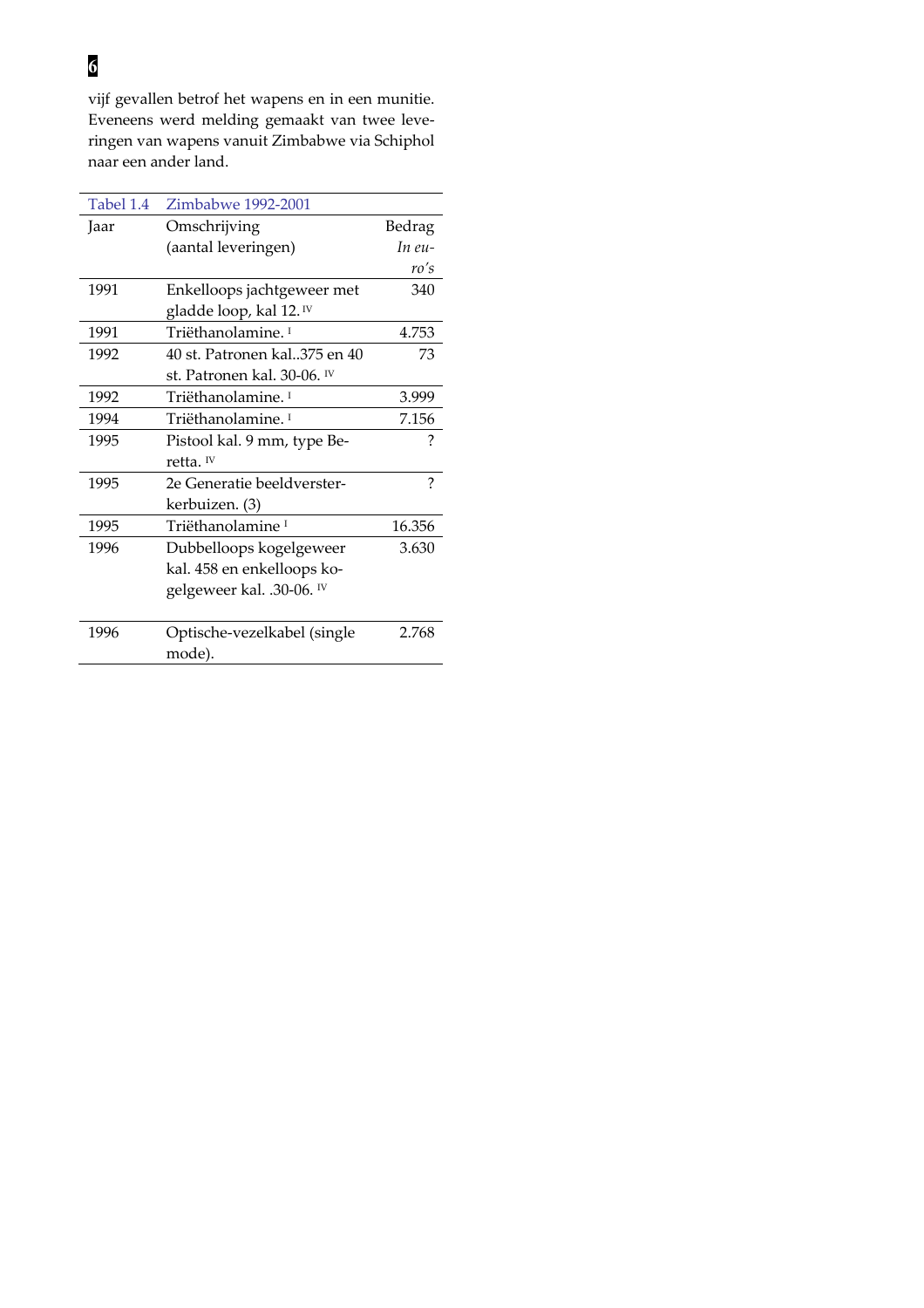# 2 Somalië

Er is maar een voorbeeld van wapenleveranties van aan Somalië. Het gaat om de levering van twee (gebruikte) M.A.N. Wrecker Trucks, model 8x8 M1002 t.b.v. de VN operatie in Somalië UNOSOM (VN contract nr. PTS/CON/146/94), afgegeven september 1994.<sup>17</sup> De levering had een waarde van  $\in$  177.000.

# 2.a. Nederland distributieland

De Italiaanse justitie maakt in 1997 jacht op een groep wapenhandelaren die in 1993 633 NAVOtanks, bedoeld voor verschroting, als onderdelen hebben doorverkocht naar Afrika. Het bedrijf Omtes Sud, aan wie de order was vergeven, heeft al langer een reputatie op het gebied van corruptie en malversaties. Dat het de tanks toch kreeg wordt in verband gebracht met de naam van oudpremier Craxi, die in het onderzoeksrapport meerdere keren wordt genoemd. Volgens de onderzoeksrechters vonden de onderdelen hun weg naar Ivoorkust en Somalië via onder andere Nederlandse havens.<sup>18</sup>

#### 2.b. Doorvoer naar omringende landen

Hieronder volgt een overzicht van leveranties aan de omringende landen - inclusief de doorvoer in 1994<sup>19</sup> - van de Somalië aangezien er een mogelijkheid van door levering is. De genoemde landen worden gemeld in het VN-rapport. Het gaat om Djibouti, Eritrea, Ethiopië, Jemen en de VAE. De overheidsleveringen worden land voor land behandel.

| Tabel 2.1 | Somalie 1992-2001          |           |
|-----------|----------------------------|-----------|
| Jaar      | Omschrijving               | Bedrag    |
|           |                            | In euro's |
| 1994      | Bergingsvoertuigen (M.A.N. | 176.951   |
|           | Wreck[]                    |           |

# 2.b.1. Djibouti

#### 2.b.2 Eritrea

### 2.b.2.a. Tanks via Antwerpen

De Belgische douane onderschept in augustus 1998 op de kade van Antwerpen 40 Unimog legervrachtwagens en 91 containers met 'autoonderdelen' bedoeld voor Eritrea. De 'autoonderdelen' blijken tachtig motoren voor Russische T-54 en T-55 tanks te zijn. Eritrea is op dat moment in oorlog met Ethiopië en beide landen beschikten over dit type tanks. De levering heeft kortom een directe relatie met de oorlog. Door de leverantie kunnen tanks snel van nieuwe motoren, nachtkijkers en warmtebeeldapparatuur worden voorzien, die eveneens deel uitmaakt van de zending. De containers zijn per spoor via Winschoten naar Antwerpen vervoerd,<sup>20</sup> terwijl de voertuigen via Duitsland naar Antwerpen gaan.<sup>21</sup> Bij de Antwerpse douane bestaat er geen enkele twijfel over dat de goederen onder de wapenexportrichtlijnen het land niet uitmogen. In Nederland ligt dat anders. Staatssecretaris Ybema van Economische Zaken stelt dat er "tot dusver geen inbreuken op de Nederlandse wet- en regelgeving op het gebied van de uitvoer van strategische goederen zijn geconstateerd,"<sup>22</sup> maar hij moet zeven maanden later toegeven dat het inderdaad om wapens gaat.<sup>23</sup>

#### 2.b.2.b. Geweigerde leveringen

Optische apparatuur in 1997. Grond onbekend.

| Tabel 2.1 | Eritrea 1992-2001             |           |
|-----------|-------------------------------|-----------|
| Jaar      | Omschrijving                  | Bedrag    |
|           |                               | In euro's |
| 1997      | Natriumsulfide. <sup>1</sup>  | 47.334    |
| 1998      | Passieve observatiekijker,    | 4.061     |
|           | met toebehoren, in tas.       |           |
| 1998      | Natriumsulfide. <sup>1</sup>  | 25.678    |
| 2002      | Overige militaire voertuigen. | 600.000   |

### 2.b.2.c. INSYS Clusterbommen in Eritrea

In februari 2004 maakte de ABN-AMRO bank bekend zich terug te trekken uit INSYS. Uit onderzoek van de Britse organisaties Oxfam en Landmine Action is gebleken dat Britse clusterbommen ook in Afrika zijn gebruikt.<sup>24</sup> De bommen zijn gebouwd door Hunting Engineering, dat sinds kort Insys heet, en zijn door de Ethiopische luchtmacht afgeworpen tijdens de oorlog met buurland Eritrea. ABN Amro was mede-eigenaar van dit bedrijf.<sup>25</sup> De clusterbommen zijn verkocht aan een groot aantal NAVO landen, Pakistan, Joegoslavië, Saoedi-Arabië en Nigeria. Insys zegt geen flauw idee te hebben hoe de bommen in Ethiopische handen terecht zijn gekomen.

### 2.b.3. Ethiopië geweigerde leveringen

Intercom in voertuigen in 1997. Grond onbekend.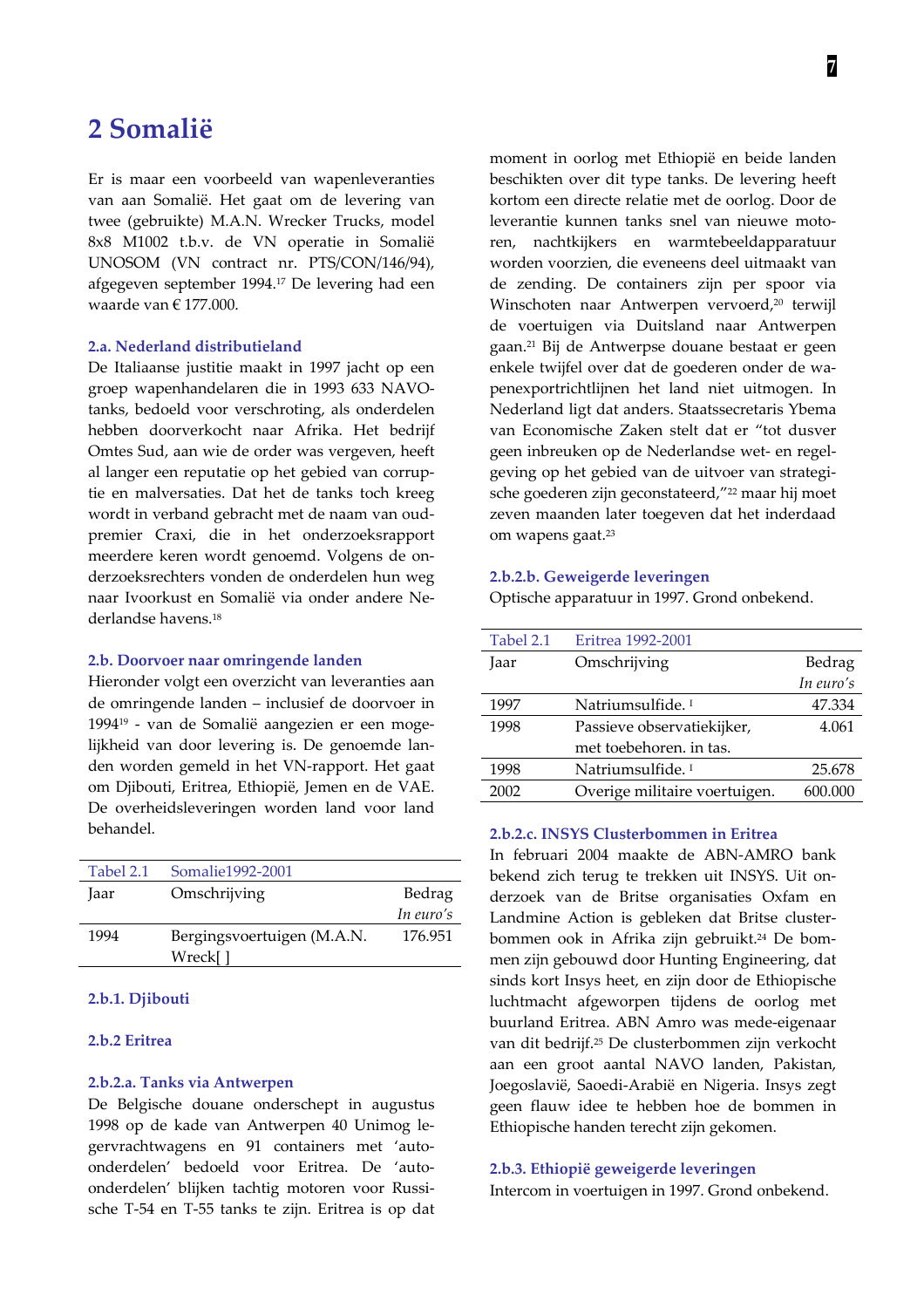| Tabel 2.2 | Ethiopië 1992-2001                     |           |
|-----------|----------------------------------------|-----------|
| Jaar      | Omschrijving                           | Bedrag    |
|           |                                        | In euro's |
| 1996-     | Natriumsulfide <sup>1</sup> 8 leverin- | 301.974   |
| 1998      | gen: 3 in 1996; 2 in 1997; en          |           |
|           | 3 in 1998.                             |           |
| 1998      | Waterstoffluoride - - - <sup>1</sup>   |           |
|           |                                        |           |

# 2.b.4. Jemen

Er blijkt vanuit Nederland een kleine wapenleverantie verricht te zijn aan Jemen, een land waaraan Nederland ontwikkelingshulp verleent en waarvoor een niet-bindende VN-resolutie geldt die de strekking heeft van een wapenembargo. Welke verklaring kan er voor deze wapenexport worden gegeven? Meer in het algemeen is de PvdA-fractie geen voorstander van wapenleveranties aan landen waarvoor een dergelijke VNresolutie is aangenomen, of deze nu bindend is of niet, zo stelt dhr. Blom tijdens het openbaar Algemeen Overleg over wapenexporten in 2003.<sup>26</sup> In 2002 levert Nederland voor € 150.000 onderdelen voor wapens en munitie aan Jemen.

Het gaat om dieselmotoren voor pantservoertuigen. Nederland heeft een intensieve ontwikkelingsrelatie met Jemen, maar niet ontkend kan worden dat een land als Jemen een legitieme defensiebehoefte heeft. De minister hecht in dit geval geen doorslaggevende betekenis aan de nietbindende VN-resolutie over Jemen; er geldt geen wapenembargo voor Jemen. 'Een zorgvuldige afweging' door de minister van Buitenlandse Zaken, de minister voor Ontwikkelingssamenwerking en de staatssecretaris van Economische Zaken had als uitkomst dat deze leverantie in overeenstemming werd geacht met de criteria voor het wapenexportbeleid.<sup>27</sup>

# 2.b.4.b Geweigerde leveringen

Geweren in 1995. Grond onbekend.

| Tabel 2.3 | Jemen 1992-2001              |           |
|-----------|------------------------------|-----------|
| Jaar      | Omschrijving                 | Bedrag    |
|           |                              | In euro's |
| 2000      | Triëthanolamine <sup>1</sup> | 3.666     |
| 2001      | Triëthanolamine <sup>1</sup> | 11.154    |

# 2.c. Verenigde Arabische Emiraten (VAE)

De Verenigde Arabische Emiraten zijn de op twee na belangrijkste klant (na Duitsland en VS) in financiële omvang voor Nederlandse wapenhandel in 1997 tot heden. Dat heeft voor een belangrijk deel te maken met de levering van fregatten.

Nederlandse bedrijven nemen altijd deel aan de wapenbeurs in de Emiraten (IDEX). De overheid verleent hiervoor steun.<sup>28</sup>

In 1994 werden door de KLM 12 meldingen gemaakt van doorvoerleveringen aan de VAE. In zeven gevallen betrof het wapens en in vijf gevallen munitie. Eveneens werd melding gemaakt van een levering van wapens vanuit de VAE via Schiphol naar een ander land. De zendingen naar Arabische landen gingen bijna uitsluitend naar de overheid (Defensie of Politie) in het geval van de VAE ook naar bedrijven Orient Transport en Gulf Technical Trading and Sevices. "T.a.v. wapenzendingen naar het Midden-Oosten kan worden gezegd dat er (op papier) geen ongewone transacties hebben plaatsgevonden. De zendingen bestonden voornamelijk uit kleine handwapens, munitie en enkele machinegeweren. Bovendien zijn alle zendingen van enige omvang bestemd voor overheden."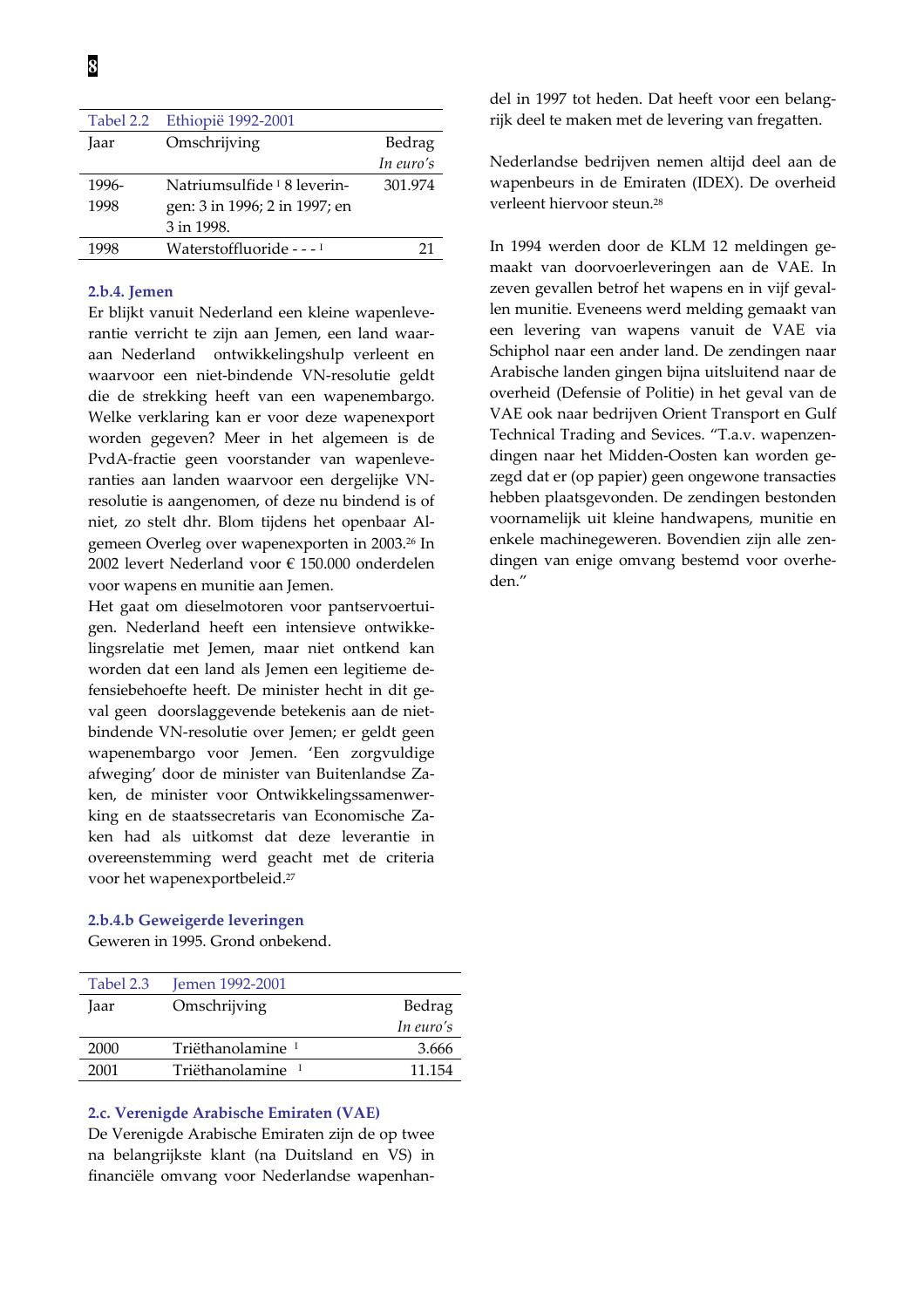| Tabel 2.4 | VAE 1997-2001                                                                          |             |
|-----------|----------------------------------------------------------------------------------------|-------------|
| Jaar      | Omschrijving                                                                           | Bedrag      |
|           | (aantal leveringen)                                                                    | In euro's   |
| 1997      | S-fregatten. V                                                                         | 337.371.970 |
| 1997      | Deel of delen voor radarvuurleidingssysteem. V (26 leveringen: 6 in 1997; 4 in 1998; 7 | 3.502.680   |
|           | in 1999; 4 in 2000 en 5 in 2001.)                                                      |             |
| 1997      | Granaatpunten voor granaten (dummy's) voor trainingssimulators (outdoor) voor          | 2.609       |
|           | M109 houwitsers.                                                                       |             |
| 1997      | 200 st. kogelgeweren type Garand - - - 200 st. karabijnen. VI                          | 13.613      |
| 1997      | Houwitsers M109 A3. evenals delen en toebehoren daarvoor. (3)                          | 58.601.296  |
| 1997      | Incomplete houwitser 155 mm. type M109A3 evenals delen, gereedschap en toebeho-        | 1.491.774   |
|           | ren daarvoor.                                                                          |             |
| 1997      | Munitie (20.000 st. Ctg Cal.30 ball 8/C1 en 20.000 st. Ctg Cal.30 CBN Ball 10/C1).     | 1.815       |
| 1997      | 4e en 5e Echelon gereedschapset t.b.v. een Houwitser M109A3.                           | 26.865      |
| 1997      | S-fregatten (Kortenaer klasse), inclusief volledige uitrusting en geïnstalleerde ra-   | 34.771.073  |
|           | dar(vuurleidings)systemen.                                                             |             |
| 1997      | Triëthanolamine 99%. <sup>1</sup>                                                      | 38.628      |
| 1998      | Intercomsysteem met toebehoren voor gebruik in militaire voertuigen.                   | 9.076       |
| 1998      | Houwitsers.                                                                            | 24.065.174  |
| 1998      | Patronen 30 mm x 173 MPDS, voor CIWS Goalkeeper. V                                     | 5.173.639   |
| 1998      | Reservedelen, gereedschappen en testapparatuur van radar (vuurleidings) systemen,      | 453.780     |
|           | type Goalkeeper en Scout (t.b.v. S-fregatten). V                                       |             |
| 1998      | Deel of delen en toebehoren, van S-fregatten. V                                        | 5.899.143   |
| 1998      | Delen voor F-5 vliegtuigen.                                                            | 29894       |
| 1999      | Militair voertuig (DAF YA4440) met opbouw van een 105 mm houwitser.                    | 1.021.005   |
| 1999      | Intercomsysteem type SOTAS met toebehoren.                                             | 18.151      |
| 1999      | Delen van militaire gevechtsvoertuigen.                                                | 2.037       |
| 1999      | Militair grondsensorsysteem voor herkenning en indificatie van voertuigen en per-      | 25.838      |
|           | sonen.                                                                                 |             |
| 1999      | Warmtebeeldcamera en toebehoren daarvoor.                                              | 45378       |
| 1999      | Intercom systeem en toebehoren daarvoor.                                               | 54453       |
| 2000      | Deel van radarvuurleidingssysteem, type Goalkeeper. V                                  | 1935        |
| 2000      | Delen van SEWACO systemen (2). V                                                       | 620.000     |
| 2000      | Patronen 30mm x 173 voor CIWS Goalkeeper. V                                            | 120.000     |
| 2000      | Delen en toebehoren voor radar (vuurleiding) systemen Scout en Goalkeeper. V           | 5.226.582   |
| 2000      | Delen van S-fregatten en van radar(vuurleiding) systemen. V                            | 8.256.366   |
| 2000      | Programmatuur bevattende kryptongrafische functies (CPMP-EVAL2000-10-3DES-             |             |
|           | V41) alsmede technologie.                                                              | 425         |
| 2001      | Delen van systemen.                                                                    | 1.164.928   |
| 2001      | PFDX faxvercijferaars met toebehoren daarvoor en delen hiervan. (2)                    | 28.081      |
| 2001      | Delen van S-fregatten en van radarvuurleidingssysteem. V                               | 7.914.663   |

# Bij de tabel:

Het gaat hier grotendeels om levering die uitdrukkelijk niets te maken hebben met doorvoer naar Somalië. Maar met leveringen van S-fregatten en onderdelen daarvoor. Het is ook niet waarschijnlijk dat de houwitzers naar derde landen verscheept zijn. Overigens betekent dit niet dat dit voor de rest wel voor de hand ligt.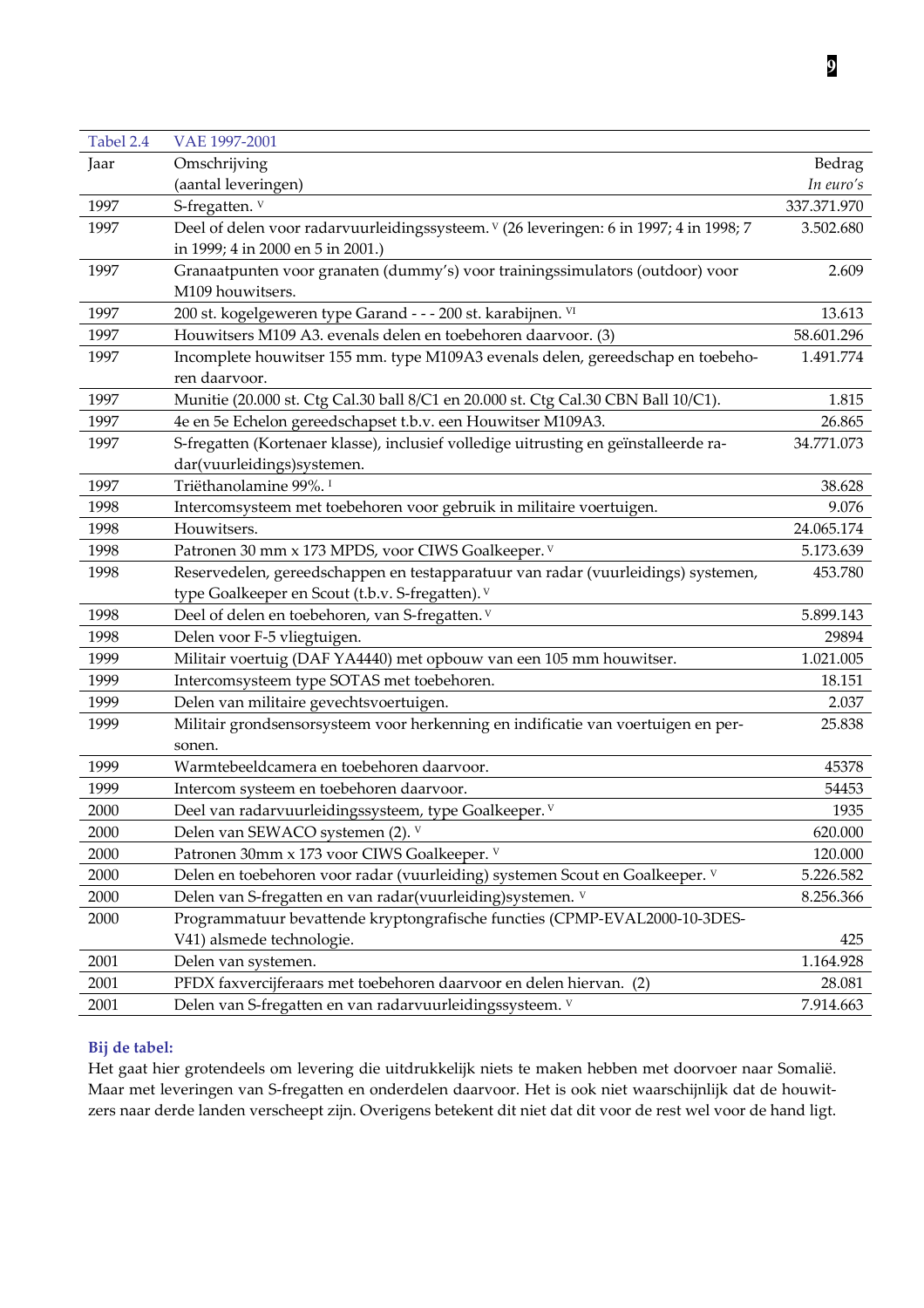# 10 **Algemene toelichting**

### I) Chemicaliën

Ammoniumbifluoride staat op de lijst van de Australië groep, een samenwerkingsverband van 31 landen dat de handel in chemische en biologische wapens wil reguleren.

Natriumsulfide staat op de lijst van de Australië groep. Triëthanolamine is behalve een ingrediënt voor zeep en waspoeders ook een grondstof voor de aanmaak van stikstof-mosterdgas. Om die reden komt de stof voor in het Handboek strategische goederen en is dus vergunningsplichtig.

Waterstoffluoride staat op de lijst van de Australië groep, een samenwerkingsverband van 31 landen dat de handel in chemische en biologische wapens wil reguleren.

## II) Genoemde criteria uit EU-gedragscode voor wapenuitvoer

#### **CRITERIUM 3**

Interne situatie van het land van eindbestemming ten gevolge van spanningen of gewapende conflicten

De lidstaten staan geen uitvoer van materieel toe waardoor gewapende conflicten worden uitgelokt of verlengd dan wel bestaande spanningen of conflicten in het land van eindbestemming verergerd.

### **CRITERIUM 4**

Handhaving van vrede, veiligheid en stabiliteit in de regio

De lidstaten verlenen geen uitvoervergunning wanneer er een duidelijk risico bestaat dat het beoogde ontvangende land het bedoelde materieel voor agressie jegens een ander land gebruikt of er kracht mee wil bijzetten aan territoriale aanspraken.

Wanneer de lidstaten deze risico's inschatten, houden zij onder andere rekening met:

- het bestaan of de waarschijnlijkheid van een gewaa) pend conflict tussen het ontvangende en een ander land;
- $h)$ eventuele aanspraken op het grondgebied van een buurland door een ontvangend land dat in het verleden met geweld heeft gepoogd die aanspraken te doen gelden, of waarvoor het met geweld heeft gedreigd;
- $c)$ de waarschijnlijkheid dat het materieel niet gebruikt zal worden voor de legitieme nationale veiligheid en verdediging van het ontvangende land;
- d) de noodzaak de regionale stabiliteit niet sterk in negatieve zin te beïnvloeden.

#### **CRITERIUM 6**

Gedrag van het land dat wapens koopt, tegenover de internationale gemeenschap, met name de houding van dat land tegenover terrorisme, de aard van zijn bondgenootschappen en de eerbiediging van het internationale recht

De lidstaten houden onder andere rekening met de mate waarin het land dat wapens koopt, in het verleden:

- het terrorisme en de internationaal georganiseerde a) criminaliteit heeft gesteund of aangemoedigd;
- $b)$ de internationale verbintenissen, in het bijzonder wat betreft het niet-gebruiken van geweld, heeft nageleefd, ook in het kader van het internationale humanitaire recht inzake internationale en nietinternationale conflicten;
- zich heeft gecommitteerd aan non-proliferatie en  $\mathcal{C}$ zaken als wapenbeheersing en ontwapening, met name door ondertekening, ratificatie en implementatie van de onder b) van criterium 1 genoemde verdragen op dat gebied.

#### **III) VN Register**

Nederland overweegt bij wapenexporten ook de houding van het afnemende land ten opzichte van het VN Register voor de melding van in- en export van conventionele wapens.

#### **IV)** Handvuurwapens

Het gaat hier zeer waarschijnlijk om het wapen of munitie voor jagers en sportschutters. Munitie 1996 naar Tanzania wel voor een groot bedrag, meer dan  $\epsilon$  400.

#### V) S-fregatten/Kortenaer-klasse

Leveringen in het kader van de levering fregatten naar de Verenigde Arabische Emiraten.

#### VI) Karabijnen

Deze levering is op het laatste moment niet doorgegaan, nadat de Campagne tegen Wapenhandel en Onze Wereld deze in het nieuws brachten.

### Gebruikte literatuur:

- Overzicht exportvergunningen januari 1991/december 2000, Centrale Dienst In- en **Uitvoer (CDIU)**
- Overzicht verstrekte vergunningen in 2000, ministerie van Economische Zaken
- Overzicht verstrekte vergunningen in 2001, ministerie van Economische Zaken
- Jaarraportages Nederlands wapenexportbeleid 1997-2002
- Explosieve Materie, Broek/Slijper 2003